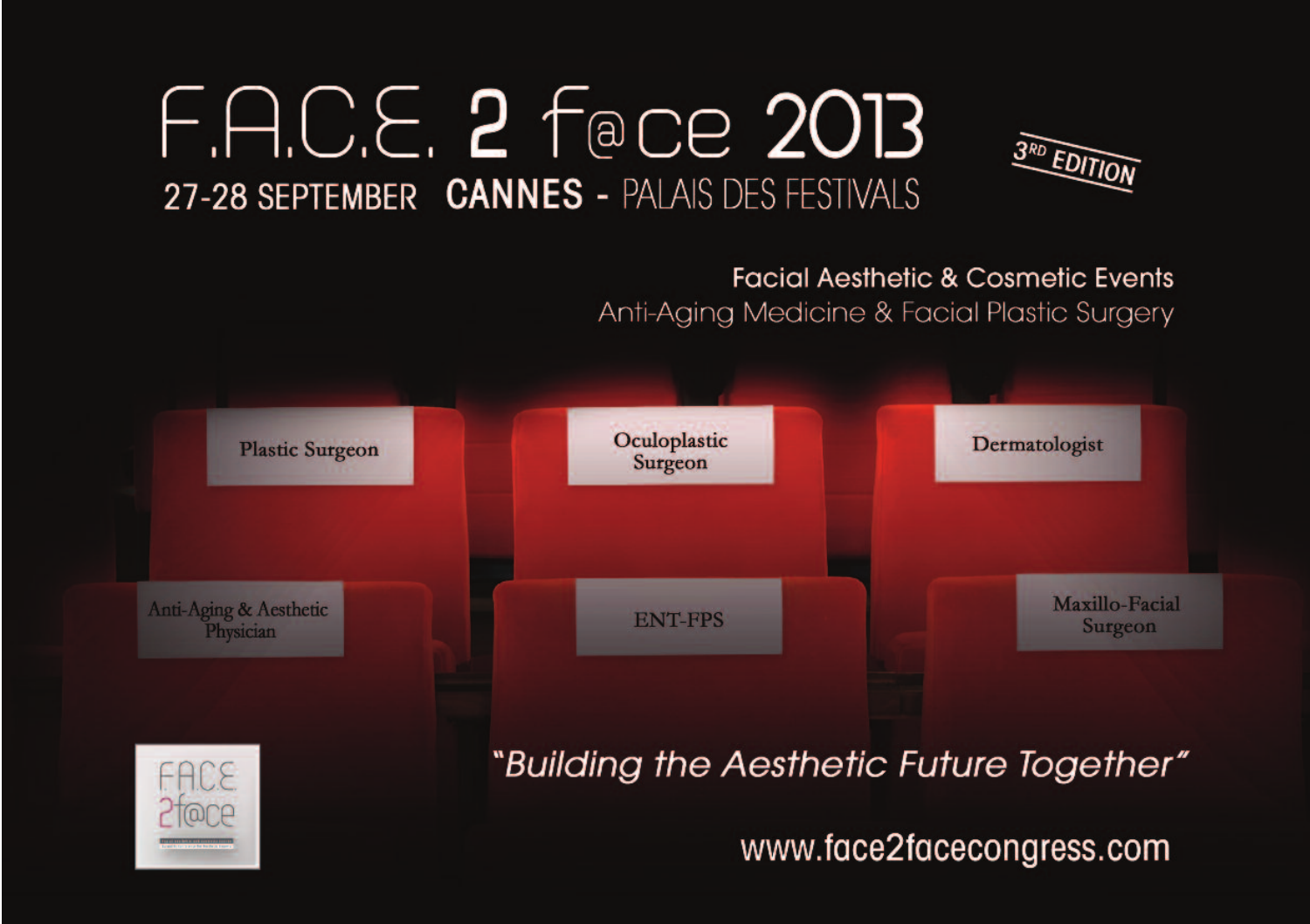#### SCIENTIFIC DIRECTORS

**BRACCINI Frédéric**, Facial Plastic Surgeon - France **PARIS Jérôme**, Facial Plastic Surgeon - France **TREVIDIC Patrick**, Plastic Surgeon - France

#### CONGRESS PRESIDENTS

**PALMA Pietro**, Rhinoplasty Surgeon - Milano, Italy **SUNDARAM Hema**,Dermatologist - Rockville, USA

#### SCIENTIFIC COORDINATORS

**AZIB Nabila**, Plastic Surgeon - Rabat, Morocco **CATONI Isabelle**, Dermatologist - Paris, France **CLAUDE Olivier**, Plastic Surgeon - Paris, France **DESOUCHES Christophe**, Plastic Surgeon - Marseilles, France **ESSAYAGH Eric**, Aesthetic and Anti-Aging Doctor - Cap d'Antibes, France **FODA Hossam**, Facial Plastic Surgeon - Alexandria, Egypt **PETIT Philippe**, Mesotherapy Specialist - Bordeaux, France **PICCERELLE Philippe**, Pharmacologist - Marseilles, France **REDAELLI Alessio**, Aesthetic Practitioner & Vascular Surgeon - Milano, Italy **RIBE Natalia**, Andrologist and Aesthetic Doctor - Barcelona, Spain **VOLPEI Charles**, Plastic Surgeon - Nice, France **WAGNER Wolfgang**, Otorhinolaryngologist, Facial plastic surgeon - Wuppertal, Germany

#### SCIENTIFIC COMMITTEE

**BANIGE Oleg**, Plastic Surgeon - Moscow, Russia **BERROS Philippe**, Oculoplastic Surgeon - CHPG Monaco, France **DELMAR Henry**, Plastic Surgeon - Cap d'Antibes, France **DMITRIEVA Irina**, Dermatologist - St Petersbourg, Russia **GARCIA Philippe**, Plastic Surgeon - Paris, France **LAGIER Jacques**, Oculoplastic Surgeon - Nice, France **PADEY Hervé**, Stomatologist - Cannes, France **PIOVANO Luca**, Plastic Surgeon - Roma, Italy **PLOT Eric**, Plastic Surgeon - Paris, France **QUINODOZ Pierre**, Plastic Surgeon - Geneva, Switzerland **RICHARD Olivier**, Maxillo Facial Surgeon - Marseilles, France **SABATIER Henry**, Plastic Surgeon - Nice, France **SMIT Rieke**, Aesthetic Physician - Pretoria, South Africa **VAN LOGHEM Jani**, Aesthetic medicine - Amsterdam, Netherlands **VIGNERON Jean-Luc**, Dermatologist - St Paul de Vence, France

#### **FACULTY**

**AIACH Gilbert,** France **ALEXANDROVICH TV, AL NASIR Mohammed,** Saudi Arabia **AMSELEM JP.,** Spain **ASSOULINE Ari,** France **AUDION Maxime-Amélie,** France **AUDION Michel,** France **AVIERINA Vladliena,** Ukraine **BAQUE Patrick,** France **BASPEYRAS Martine,** France **BELHAOUARI Lakhdar,** France **BESSOUDO Maurice,** France **BIOULAC Bruno,** Germany **BLANCHEMAISON Philippe,** France **BONNEFON Alain,** France **BOTTI Giovanni,** Italy **CAIX Philippe,** France **CASTILLO Laurent,** France **CHIGNON-SICARD Bérangère,** France **COHEN Yves,** France **D'ARPA Salvatore,** USA **D'SOUZA A.,** UK **DAS GUPTA Rana,** UK **DAUVILLAIRE Thierry,** France **DISANT François,** France **DROSNER Michael,** Germany **DUCASSE Alain,** France **DUMONTIER Christian,** France **DURON Jean-Brice,** France **EDGAR KAMINSKYJ Likar,** Ukraine **ESCALAS Pierre,** France

**FENDRI Mehdi,** Tunisia **FERLAUD Christian,** France **FOGLI Alain,** France **FOUQUE Linda,** France **GIGON Isabelle,** France **GONTAREK Aleksandra,** Poland **GOUT Uliana,** UK **GRISHKYAN David,** Russia **HAMEDANI Mehrad,** Switzerland **HAMIDA-PISAL Philippe,** UK **HERTZOG Bernard,** UK **HOURI Lydia,** France **HUMBERT Philippe,** France **HUMZAH Dalvi,** UK **HUTH Joelle,** France **IMBERT Philippe,** France **ISKORNEV Andrey,** Russia **KALBERMATTEN Daniel,** Switzerland **KAPCHUCENKO I.,** Ukraine **KESTEMONT Philippe,** France **KNAEBEL Virginie,** France **KRON Cedric,** France **LABBE Daniel,** France **LEMAIRE Thierry,** France **MALLET Philippe,** France **MARCHAC Alexandre,** France **MATEO DELAMARRE Maryse,** France **MINICONI Marie-Jeanne,** France **MOJALLAL Ali,** France **NIFOROS François,** France **NOEL Xavier,** France

**PRAGER Welf,** Russia **RANNEV E.,** Russia **RENOULET Yann,** Germany **RIEDEL Franck,** Germany **ROUIF Michel,** France **ROUSSEAU Isabelle,** France **RUBAN Jean-Marc,** France **SABAN Yves,** France **SARFATI Eric,** France **SATTLER G.,** Germany **SAYBEL Anastasya V.,** Russia **SERRA Fabrice,** France **SILVESTRE Helder,** Spain **SITO G.,** Italy **SOUSSAN Michel,** France **TSEPKOLENKO V.,** Ukraine **TURKEVYCH Alexander,** Ukraine **VLEGGAAR D. VIDAL MICHEL Jean-Pierre,** France **WIECHMANN Dirck,** Germany **YAREMCHUK Michael J.,** USA **YUTSKOVSKAYA Yana,** Russia **ZABNENKOVA O.,** Russia **ZAROURY Ali,** Morocco **ZHUKOVSKAYA ELENA,** Russia

### **Save the date: F.A.C.E 2 F@ce 3-4 october 2014**



## GENERAL ORGANISATION

**MCO CONGRES**, 27, rue du Four à Chaux - 13007 Marseilles - France Phone: +33 (0)4 95 09 38 00 - Fax: +33 (0)4 95 09 38 01

Claire Bellone - claire.bellone@mcocongres.com Mary Abbas - mary.abbas@mcocongres.com **Partners:** Aurore Davy - aurore.davy@mcocongres.com

**Registration / Scientific program / Accommodation:**

Heliena Bregand - h.bregand@mcocongres.com **Film Festival:** Julia Schroeder - julia.schroeder@mcocongres.com Mary Abbas - mary.abbas@mcocongres.com

## **www.face2facecongress.com**

**Scientific Partner Accreditation**



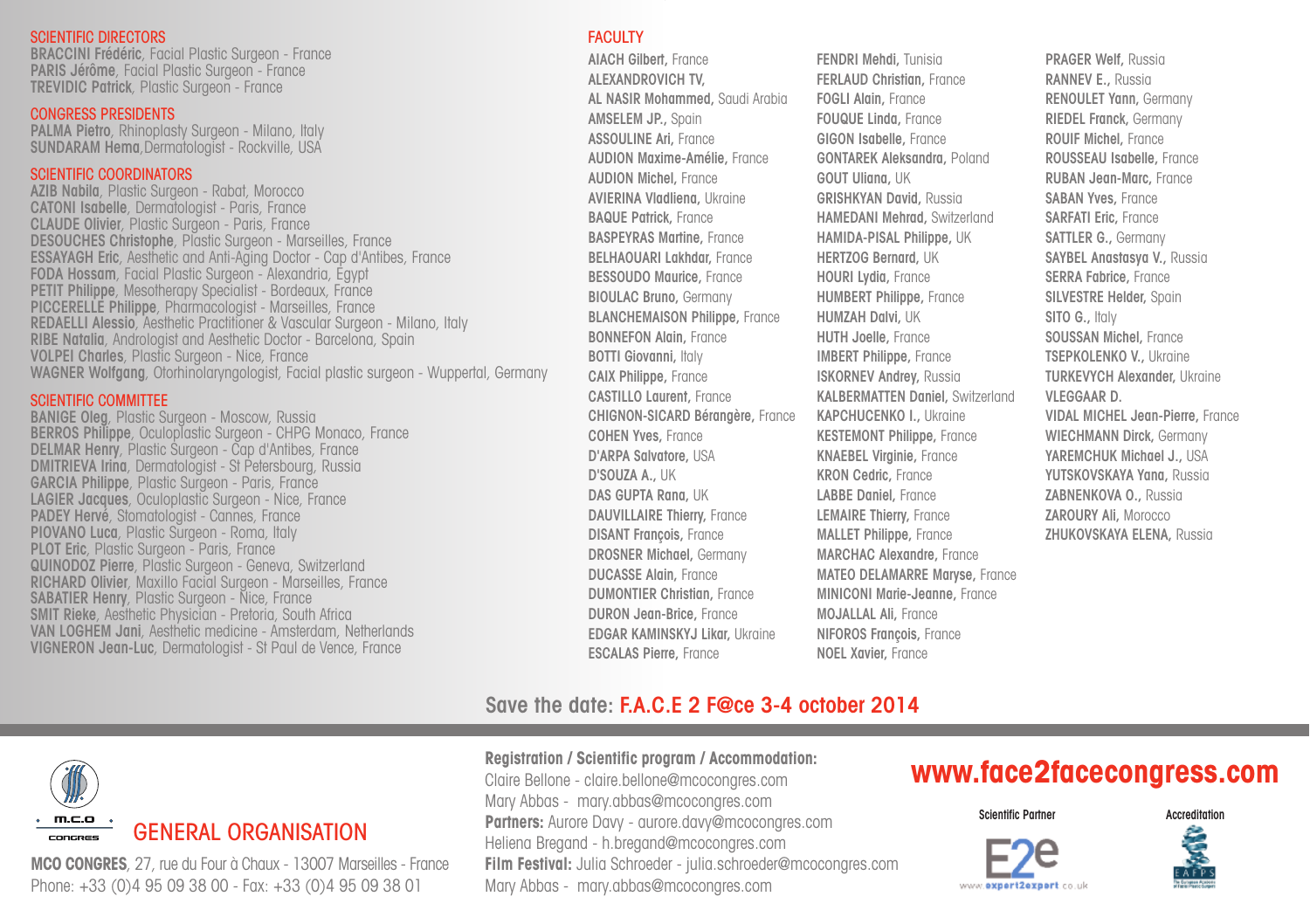# **Saturday September 28th**

|                   | ROOM 1                                                                                                                                                                                                                                                                                                                                                        |
|-------------------|---------------------------------------------------------------------------------------------------------------------------------------------------------------------------------------------------------------------------------------------------------------------------------------------------------------------------------------------------------------|
| 07:30-08:30       | INSTRUCTIONAL COURSE: RHINOPLASTY SURGICAL REFINEMENTS by H. FODA (Egypt)                                                                                                                                                                                                                                                                                     |
| 08:30-10:30       | GLANCE REJUVENATION : NON-SURGICAL APPROACH (SOPREF SESSION II)<br><b>Chairmen: Ph. BERROS, J. LAGIER (France)</b>                                                                                                                                                                                                                                            |
|                   | ■ Physiology of periorbital ageing process. J. Lagier (France)<br>■ Fillers and occuloplastics: Hyalurostructure or Lipostructure ? Ph. Berros (Monaco)<br>Up date procedures in glance rejuvenation with non surgical solutions. R. Das Gupta (UK)<br>Dangers and complication of periorbital injections : for a safer technique. <b>E. Sartati (France)</b> |
| Interactive cases | My most common serious complications and how I deal with them. P. Escalas (France), JM. Ruban (France), E. Sarfati (France),<br>Ph. Berros (Monaco), J. Lagier (France), M. Fendri (Tunisia), A. Zaroury (Morocco)                                                                                                                                            |
| 10:30-11:00       | Morning break and visit of the exhibition                                                                                                                                                                                                                                                                                                                     |
| 11:00-13:00       | <b>BEST STRATEGIES AND TECHNIQUES FOR COMBINED THERAPY</b><br>Chairmen: P. TREVIDIC (France), JL. VIGNERON (France), Y. YUTSOVSKAYA (Russia)                                                                                                                                                                                                                  |
|                   | ■ Combined therapy experience : Soft techniques for great outcomes. JL. Vigneron (France)<br>Light and shadow: a new paradigm for full face rejuvenation. E. Zhukovskaya (Russia)<br>Correction techniques: algoritm of choice. I. Kapchucenko (Russia)                                                                                                       |
| <b>VIDEO</b>      | Possibilities of modeling of the person, injection technologies.<br>Y. Yutskovskaya, O. Zabnenkova, A. Saybel, E. Rannev (Russia)                                                                                                                                                                                                                             |
|                   | The art of rejuvenation: lower contour and neck/Vertical vectoring in 3D rejuvenation. A. Viadliena (Russia)<br>Skin microvascularization and combined therapy. Ph. Blanchemaison (France)                                                                                                                                                                    |
| 13:00-14:00       | Lunch break & visit of the exhibition                                                                                                                                                                                                                                                                                                                         |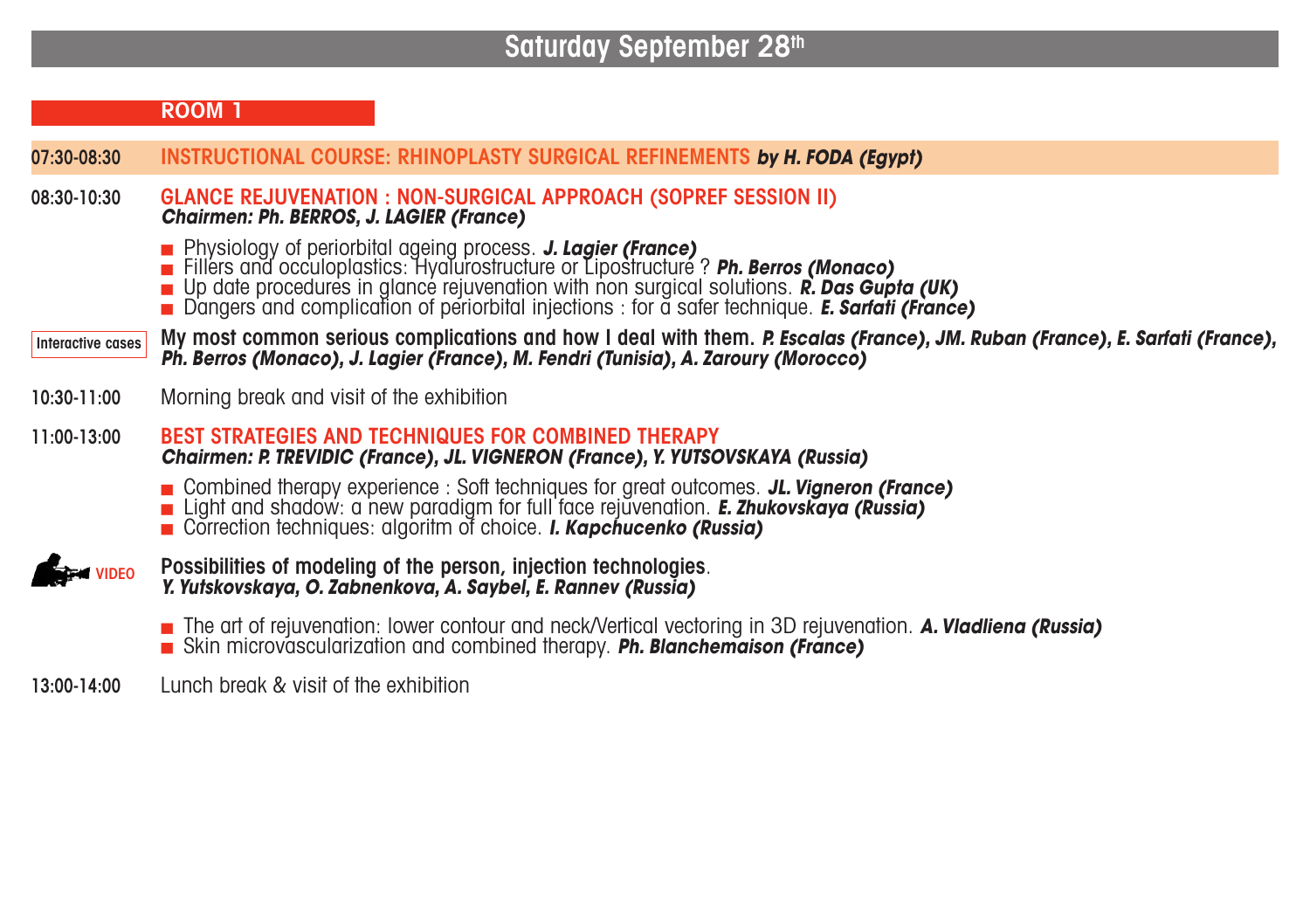# **Saturday September 28th**

|                                 | <b>ROOM 2</b>                                                                                                                                                                                                                                                                                                                                                                                                                                                                                                                                                                                                                                                                                                                                   |
|---------------------------------|-------------------------------------------------------------------------------------------------------------------------------------------------------------------------------------------------------------------------------------------------------------------------------------------------------------------------------------------------------------------------------------------------------------------------------------------------------------------------------------------------------------------------------------------------------------------------------------------------------------------------------------------------------------------------------------------------------------------------------------------------|
| 07:30-08:30                     | INSTRUCTIONAL COURSE: FACE LIFT PROCEDURES by G. BOTTI (ITALY)                                                                                                                                                                                                                                                                                                                                                                                                                                                                                                                                                                                                                                                                                  |
| 08:30-10:30<br><b>FM VIDEO</b>  | CADAVER DISSECTION TO UNDERSTAND INJECTIONS TECHNIQUE AND FILLER COMPLICATIONS. (E2E SESSION)<br>Chairmen: Ch. DUMONTIER, P. BAQUE, H. DELMAR (France)                                                                                                                                                                                                                                                                                                                                                                                                                                                                                                                                                                                          |
|                                 | Artistic and surgical anatomy for face aesthetics - Black board conference. P. Baqué (France)<br>Lip area. Ph. Garcia (France)<br>Glance area. Th. Lemaire (France)<br>Midface Anatomy. N. Azib (Morocco)<br>Temple area. O. Claude (France)<br>Nose. P. Palma (Italy)<br>Anatomic study: Vascular complications with fillers. TBA<br>Anatomical dissection for best understanding face reconstruction. Ch. Dumontier (France)                                                                                                                                                                                                                                                                                                                  |
| 10:30-11:00                     | Morning break & Visit of the exhibition                                                                                                                                                                                                                                                                                                                                                                                                                                                                                                                                                                                                                                                                                                         |
| 11:00-13:00                     | SYMPOSIA 4 & 5                                                                                                                                                                                                                                                                                                                                                                                                                                                                                                                                                                                                                                                                                                                                  |
| 13:00-14:00                     | <b>LUNCHEON SYMPOSIUM 6</b>                                                                                                                                                                                                                                                                                                                                                                                                                                                                                                                                                                                                                                                                                                                     |
| 14:00-16:00<br><b>LIVE DEMO</b> | <b>RHINOPLASTY SESSION INCLUDING LIVE SURGICAL DEMO FROM THE OR</b><br>Chairmen: F. BRACCINI (France), H. FODA (Egypt)                                                                                                                                                                                                                                                                                                                                                                                                                                                                                                                                                                                                                          |
|                                 | ■ What is the best approach in rhinoplasty ? L. Castillo (France)<br>The algorithm of the aesthetic rhinoseptoplasty. L. Edgar Kaminskyj (Ukraine)<br>Rhinoplasty by external approach. G. Aiach (France)<br>All you need to know about osteotomies. <b>R. Das Gupta (UK)</b><br>Indication and use of spreader grafts in rhinoplasty. W. Wagner (Germany)<br>The mini rhinoplasty procedure. F. Braccini (France)<br>The tip of the nose. The key for the artistic result. <b>P. Palma (Italy)</b><br>Revision Tip surgery. H. Foda (Egypt)<br>Clinical cases (Project to Results). G. Botti (Italy)<br>Clinical cases (Project to Results). <b>P. Palma (Italy)</b><br>■ Tip surgery in primary and revision rhinoplasty. F. Riedel (Germany) |
|                                 | $A \, B$ , and $A \, B \, B$ , and $B \, C \, C \, A \, C \, C \, B$ , and $B \, C \, B \, C \, C \, C \, C \, C \, D$                                                                                                                                                                                                                                                                                                                                                                                                                                                                                                                                                                                                                          |

**16:00-16:30** Afternoon break & Visit of the exhibition